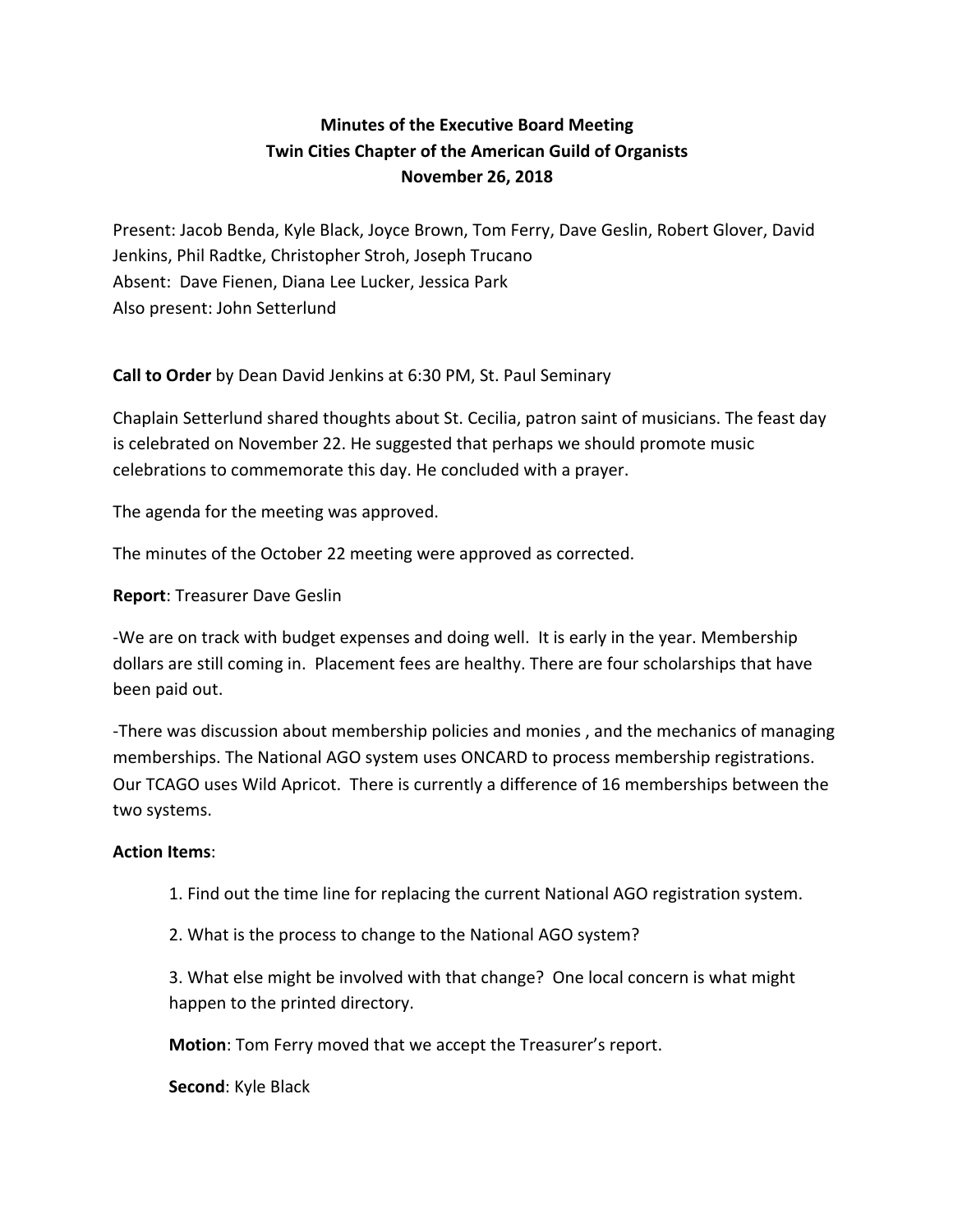### **Motion carried**.

**Report:** Secretary Joyce Brown

There is no report this month.

**Report:** Sub Dean Jacob Benda

-The Couperin program on November 10, 2018 was well attended.

-The next program for the year will be Nathan Laube performing at Northrop Auditorium on December 4, 2018.

-On January 26, 2019 we will have the Winter Workshop at Westminster Presbyterian Church. It will be a complete day from 8:30 -3:00. Lunch will be available for \$15. The workshop includes: "Church Music Repertoire" led by Stephen Hamilton, and"Sound Advice: Musicians' Ears, Practicing for Healthy Hearing" led by the Mayo Clinic Department of Otolaryngology". There will be a catered lunch followed by a tour of the Westminster Gallery. The afternoon program will feature "Clarence Mader: An American Renaissance Man" led by Jacob Benda and "Pipedreams Travelogue Slideshow" by Michael Barone. There will also be a concert at 7:30 PM at St. Mark's Episcopal Cathedral featuring Stephen Hamilton.

## **Report:** Dean David Jenkins and Sub Dean Jacob Benda

-The upcoming 2021 Regional Convention was discussed. Karen Black is our Regional Councilor and will help us stay on track with preparations and timelines. We will need approximately 14 committees. The Convention Bureau in Minneapolis and St. Paul should be able to help us with promoting destinations in the Twin Cities.

**Report:** Dean David Jenkins

-The Chair of the Nominating Committee for 2019 is Pam Carlson.

-The Audit will be initiated by Phil Asgian with Martin Stachnik.

-We continued the discussion from October regarding ways that the TCAGO can help support the Northrop Auditorium. Michael Barone said that providing publicity for events and informing members of events is sufficient.

-The American Composers Forum sent a letter thanking the TCAGO for the donation.

-It is announced that there will be a 6 week study of the Bach's St. John Passion. It will be lead by Professor Paul Westermeyer and Chaplain John Setterlund . The dates are: January 14, 21, 28, and February 4, 11, 18 at Lutheran Church of the Resurrection in Roseville.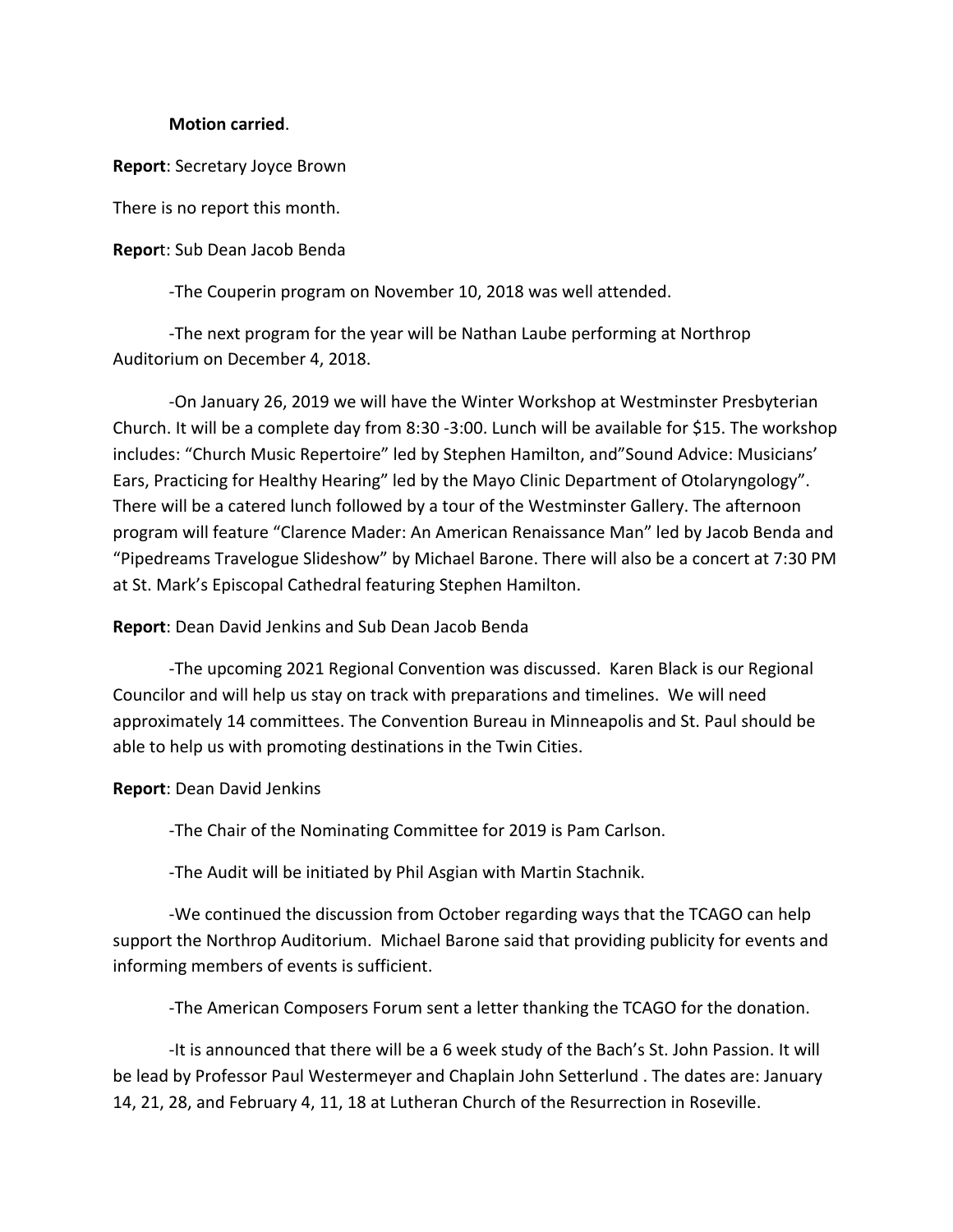-The TCAGO outreach ideas were reviewed from last month. The ideas discussed include:

1. The need to connect with educators and enhance the publicity for the scholarships with a brochure.

2. The chapter could connect with St. Andrews who sponsors a Halloween program for children.

3. Perhaps the AGO could sponsor a children's entertaining organ program.

4. It is suggested that we follow up with the attendees of the Pizza and Pipes events.

5. We could list in our publications resources for organists as well as using Snapchat and Facebook for communications.

6. It would be great if we could have a cost effective, affordable training that could lead to certifications.

7. The scholarship winners could perform.

8. We could include something in "Pipenotes" for young organists.

9. We could sponsor programs on the radio thereby mentioning our TCAGO organization.

#### **Action Items**:

Follow up on forming a timeline for brochure by January.

David Jenkins will assist a follow up conversation regarding certificates and possible classes for organists leading to completing certificates.

Joyce Brown will find out what is required to sponsor a "Friday Favorites" radio program. 

- The Treasurer duties and the need for providing for succession were discussed. Our current treasurer is doing all of the Treasurer duties pro bono. This amounts to around \$750 a month. There are currently three main duties done by the treasurer: 1. Work with the investment committee and make recommendations. 2. Guide the financial future of the guild and work with the board members.3. Maintain the financial records and transactions, and write checks. The complete list of duties is to be found in the Operating Procedures of the TCAGO. It was discussed if we might outsource some of this work. The discussion will continue as to the succession plan.